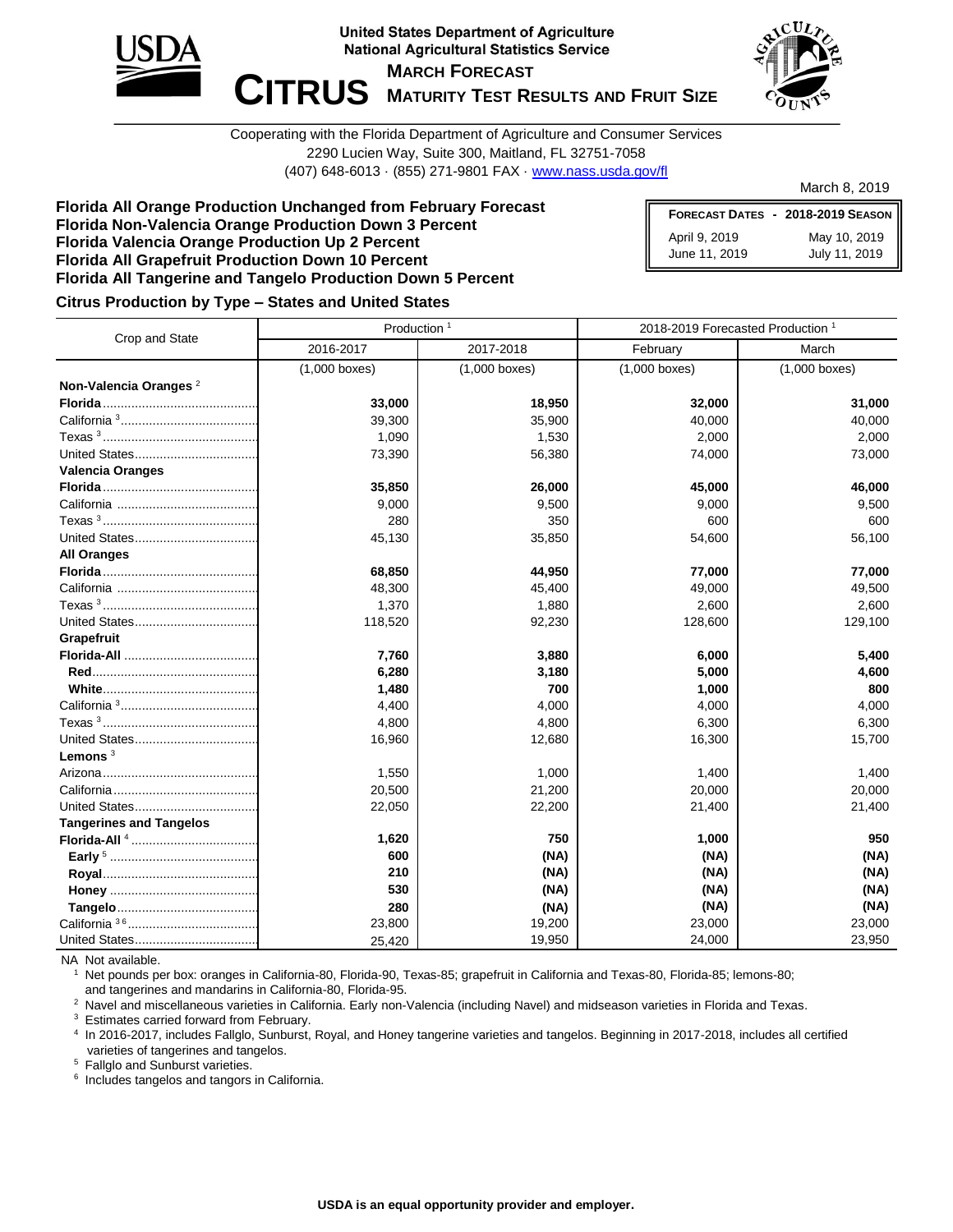# **All Oranges 77.0 Million Boxes**

The 2018-2019 Florida all orange forecast released today by the USDA Agricultural Statistics Board is 77.0 million boxes, unchanged from the February forecast. If realized, this will be 71 percent more than last season's hurricane affected production. The forecast consists of 31.0 million boxes of the non-Valencia oranges (includes Navel varieties) and 46.0 million boxes of the Valencia oranges. Regression data used are from the 2008-2009 through 2016-2017 seasons. All references to "average", "minimum", and "maximum" refer to those 9 seasons unless noted. The hurricane affected 2017-2018 season is excluded from the regressions.

## **Non-Valencia Oranges 31.0 Million Boxes**

The forecast of non-Valencia production is lowered by 1.00 million boxes to 31.0 million. The Row Count survey conducted February 25-26, 2019, showed 97 percent of the early-midseason rows and 84 percent of the Navels rows are harvested. Estimated utilization for non-Valencia oranges to March 1, with an allocation for non-certified fruit, is 30.1 million boxes. The Navel forecast, included in the non-Valencia portion of the forecast, is reduced to 750 thousand boxes.

### **Valencia Oranges 46.0 Million Boxes**

The forecast of Valencia production is increased by 1.00 million boxes to 46.0 million boxes. Current fruit size is below the minimum and is projected to be below the minimum at harvest, requiring 268 pieces to fill a 90 pound box. Droppage is now projected to be average at harvest. Harvest of Valencia oranges has begun.

### **All Grapefruit 5.40 Million Boxes**

The forecast of all grapefruit production is lowered to 5.40 million boxes. The white grapefruit forecast is lowered by 200 thousand boxes to 800 thousand boxes. The red grapefruit forecast is lowered by 400 thousand boxes to 4.60 million boxes. The Row Count survey conducted February 25-26, 2019, indicated 59 percent of the red grapefruit rows and 78 percent of the white grapefruit rows are harvested.

## **Tangerines and Tangelos 950 Thousand Boxes**

The forecast for tangerine and tangelos is lowered to 950 thousand boxes. If realized, this production level will be 27 percent more than last season's hurricane affected production of 750 thousand boxes. This forecast number includes all certified tangerine and tangelo varieties.

### **Reliability**

To assist users in evaluating the reliability of the March 1 Florida production forecasts, the "Root Mean Square Error," a statistical measure based on past performance, is computed. The deviation between the March 1 production forecast and the final estimate is expressed as a percentage of the final estimate. The average of squared percentage deviations for the latest 20-year period is computed. The square root of the average becomes statistically the "Root Mean Square Error." Probability statements can be made concerning expected differences in the current forecast relative to the final end-of-season estimate, assuming that factors affecting this year's forecast are not different from those influencing recent years.

The "Root Mean Square Error" for the March 1 Florida all orange production forecast is 4.3 percent. However, if you exclude the three abnormal production seasons (three hurricane seasons), the "Root Mean Square Error" is 4.5 percent. This means chances are 2 out of 3 that the current all orange production forecast will not be above or below the final estimates by more than 4.3 percent, or 4.5 percent excluding abnormal seasons. Chances are 9 out of 10 (90 percent confidence level) that the difference will not exceed 7.5 percent. The results are 7.9 percent when excluding abnormal seasons.

Changes between the March 1 Florida all orange forecast and the final estimates during the past 20 years have averaged 4.02 million boxes (4.16 million, excluding abnormal seasons), ranging from 0.05 million boxes to 10.7 million boxes including abnormal seasons, (0.30 to 10.7 million boxes excluding abnormal seasons). The March 1 forecast for all oranges has been below the final estimate 9 times, above 11 times, (below 9 times, above 8 times, excluding abnormal seasons). The difference does not imply that the March 1 forecasts this year are likely to understate or overstate final production.

## **Forecast Components, by Type – Florida: March 2019**

[Survey data is considered final in December for Navels, January for EM non-Valencia, February for grapefruit, and April for Valencia oranges]

| Type                         | Bearing trees   | Fruit per tree | Droppage  | Fruit per box |  |
|------------------------------|-----------------|----------------|-----------|---------------|--|
|                              | $(1,000$ trees) | (number)       | (percent) | (number)      |  |
| <b>ORANGES</b>               |                 |                |           |               |  |
| Early-midseason non-Valencia | 19,718          | 813            | 26        | 335           |  |
|                              | 951             | 213            | 26        | 142           |  |
|                              | 29,262          | 609            | 22        | 268           |  |
| <b>GRAPEFRUIT</b>            |                 |                |           |               |  |
|                              | 2,573           | 369            | 34        | 137           |  |
|                              | 540             | 362            | 36        | 124           |  |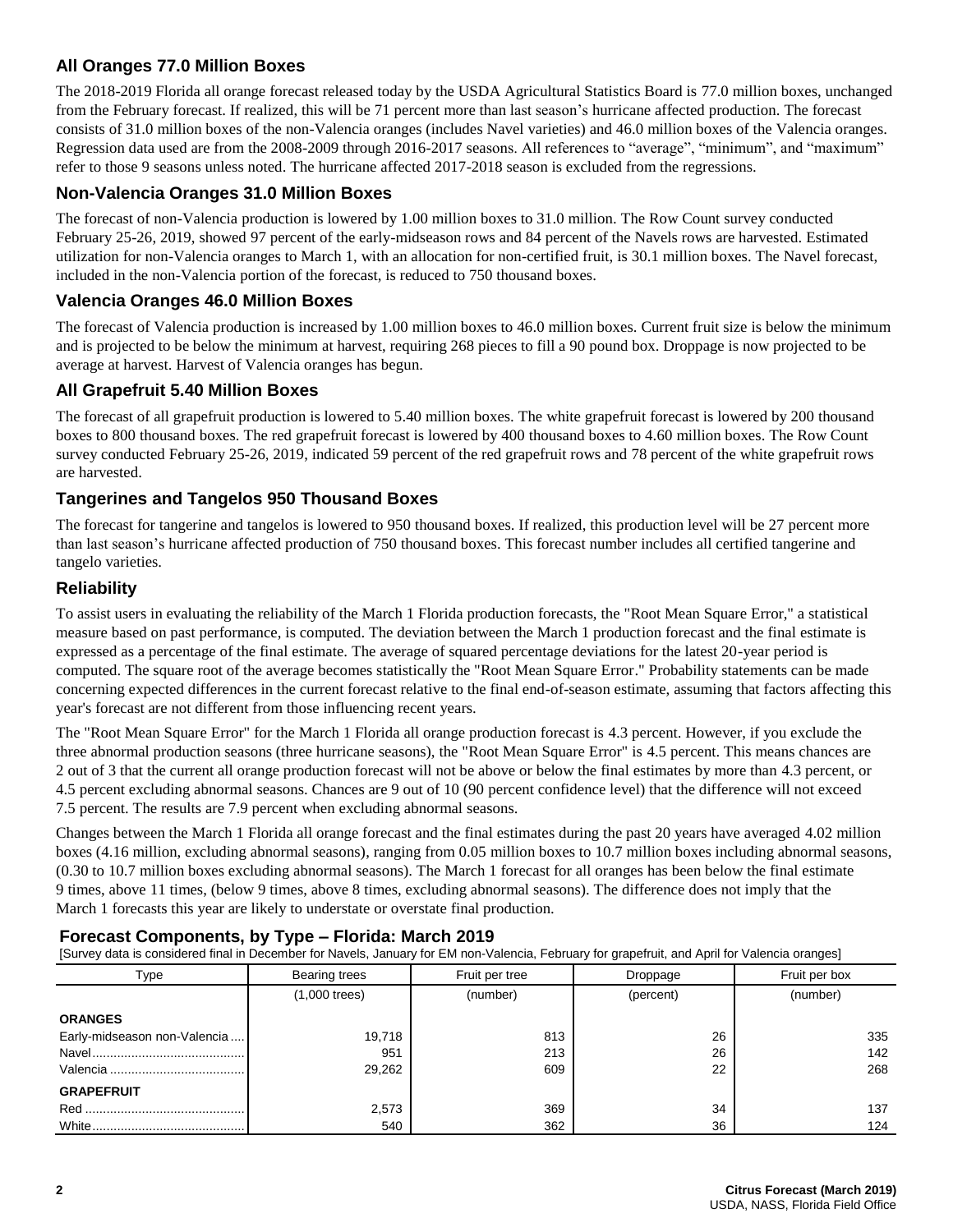## **Maturity**

Regular bloom fruit samples were collected from groves on established routes February 25-26, 2019 in Florida's five major citrus producing areas and tested February 27, 2019. Only Valencia oranges were collected and tested this month. All comparisons are made to March 1, 2018. Acid levels are lower, solids (Brix) and ratios are higher. Unfinished juice per box is lower and solids per box is higher.

Indian River comparisons are made to fruit from other areas for this test period. Indian River oranges have a higher acid level, a higher solids (Brix) and a lower ratio. Unfinished juice per box and solids per box are higher for oranges in the Indian River District when compared to other areas.

### **Unadjusted Maturity Tests — Florida: March 1, 2017-2018 and 2018-2019**

[Averages of regular bloom fruit from sample groves. Juice and solids per box are unadjusted and not comparable to juice processing plant test results. Samples were run through an FMC 091B machine using pneumatic pressure. This machine utilizes a 0.025 short strainer and a 1.00 inch orifice tube for the 3 inch cup and a 1.25 inch orifice tube for the 4 inch and 5 inch cups]

| Fruit type<br>(number of groves)       | Acid      |                     | Solids<br>(Brix) |           | Ratio     |           | Unfinished juice<br>per box |          | Solids<br>per box |           |
|----------------------------------------|-----------|---------------------|------------------|-----------|-----------|-----------|-----------------------------|----------|-------------------|-----------|
| test date                              |           | 2017-2018 2018-2019 | 2017-2018        | 2018-2019 | 2017-2018 | 2018-2019 | 2017-2018 2018-2019         |          | 2017-2018         | 2018-2019 |
|                                        | (percent) | (percent)           | (percent)        | (percent) |           |           | (pounds)                    | (pounds) | (pounds)          | (pounds)  |
| <b>Valencia Oranges</b><br>$(145-149)$ |           |                     |                  |           |           |           |                             |          |                   |           |
|                                        | (NA)      | (NA)                | (NA)             | (NA)      | (NA)      | (NA)      | (NA)                        | (NA)     | (NA)              | (NA)      |
|                                        | 1.84      | 1.91                | 8.74             | 8.56      | 4.81      | 4.54      | 48.57                       | 46.28    | 4.25              | 3.96      |
| Nov 1                                  | 1.54      | 1.52                | 8.80             | 9.15      | 5.80      | 6.10      | 51.64                       | 49.82    | 4.55              | 4.56      |
| Dec 1                                  | 1.26      | 1.26                | 9.18             | 9.59      | 7.43      | 7.68      | 53.18                       | 52.16    | 4.88              | 5.01      |
| Jan 1                                  | 1.06      | 1.05                | 10.10            | 10.54     | 9.70      | 10.18     | 54.30                       | 52.78    | 5.49              | 5.56      |
| Feb 1                                  | 1.00      | 1.00                | 10.69            | 11.12     | 10.78     | 11.18     | 54.59                       | 52.24    | 5.83              | 5.80      |
| Mar 1                                  | 0.86      | 0.85                | 11.16            | 11.54     | 13.05     | 13.71     | 54.63                       | 53.65    | 6.10              | 6.19      |

NA Not available.

## **Unadjusted Maturity Test Averages, by Areas — Florida: March 1, 2017-2018 and 2018-2019**

| Fruit type<br>(number of groves) | Acid      |           | Solids<br>(Brix) |                                                                                   | Ratio |       | Unfinished juice<br>per box |           | Solids<br>per box   |          |
|----------------------------------|-----------|-----------|------------------|-----------------------------------------------------------------------------------|-------|-------|-----------------------------|-----------|---------------------|----------|
|                                  |           |           |                  | 2017-2018   2018-2019   2017-2018   2018-2019   2017-2018   2018-2019   2017-2018 |       |       |                             | 2018-2019 | 2017-2018 2018-2019 |          |
|                                  | (percent) | (percent) | (percent)        | (percent)                                                                         |       |       | (pounds)                    | (pounds)  | (pounds)            | (pounds) |
| <b>Valencia Oranges</b>          |           |           |                  |                                                                                   |       |       |                             |           |                     |          |
| Indian River (29-29)             | 0.93      | 0.92      | 11.73            | 12.18                                                                             | 12.69 | 13.36 | 54.30                       | 54.65     | 6.37                | 6.65     |
| Other Areas (116-120)            | 0.85      | 0.84      | 11.02            | 11.39                                                                             | 13.13 | 13.80 | 54.71                       | 53.41     | 6.03                | 6.08     |